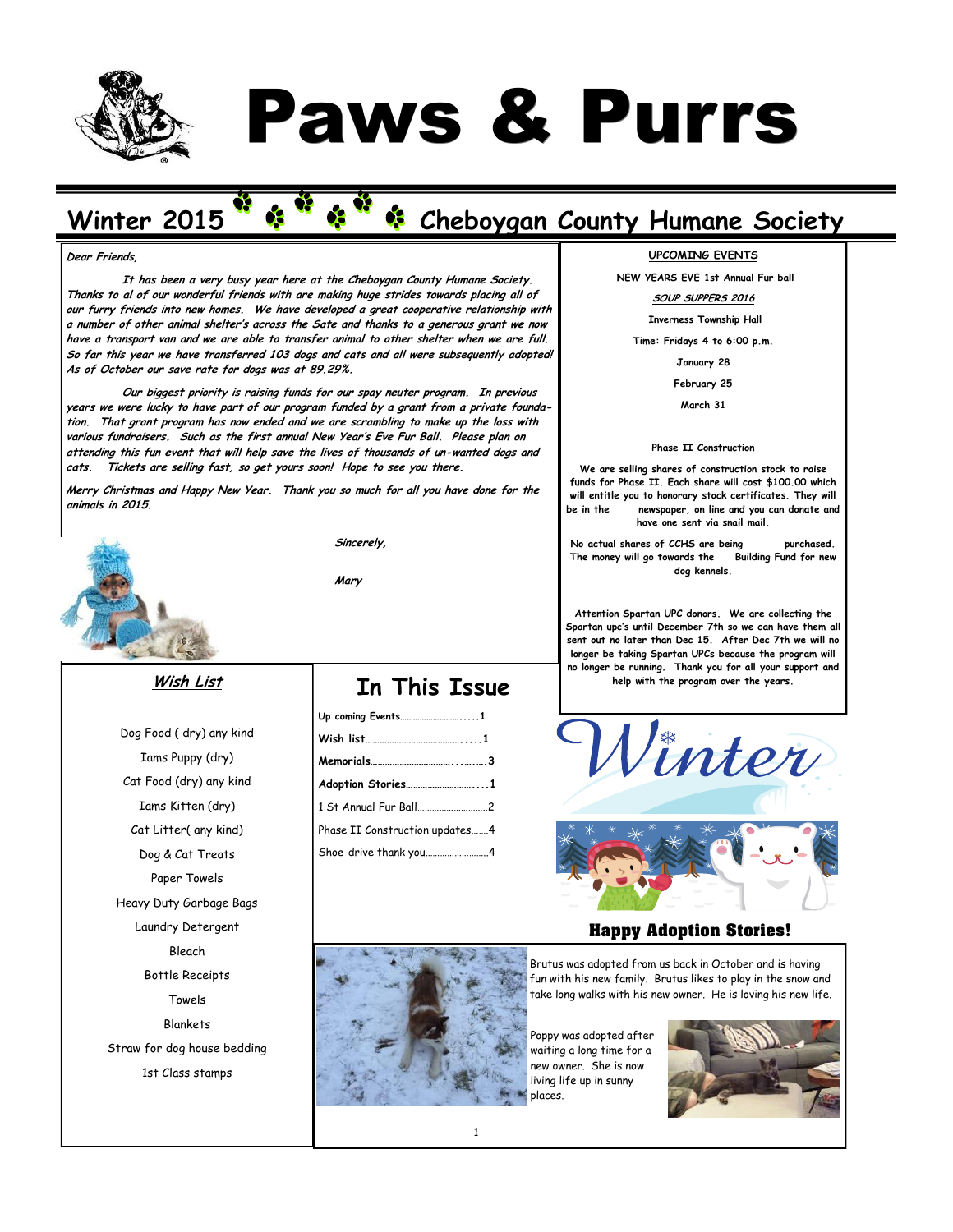## CHEBOYGAN COUNTY HUMANE SOCIETY

PRESENTS...

## IST ANNUAL NYE FUR BALL WINTER WONDERLAND

### THURSDAY | DECEMBER 31 | 6:30 PM

**FOUR COURSE DINNER BY MANZANA'S APPETIZERS BY YOUR SPIRIT YOUR PLACE** LIVE ENTERTAINMENT **CASH BAR** SEMI-FORMAL LIVE & SILENT AUCTION **BALL DROP AT MIDNIGHT** 

K OF C HALL CHEBOYGAN

#### TO PURCHASE TICKETS CALL THE HUMANI. SOCIETY AT (231) 238-8221 OR STOP INTO RED DOOR OR GO TO WWW.CLEBOYGANTIUMANESOCH FYORG.

Get your tickets while they last: **<https://cchsfurball.yapsody.com/event/index/24972/cheboygan-co-humane-society-nye-fur-ball>**

**1st ANNUAL FUR BALL RAFFLE TICKETS ARE ALSO AVAILABLE. The Raffle will be held at 11 p.m. at the Fur Ball event on 12/31/15. The Grand Prize is a \$1000.00 with three \$100 prizes also awarded. Tickets are available at \$20 each or 5 for \$80. (If 300 tickets are not sold, the drawing will revert as a 50/50 raffle). Proceeds are used for the Cheboygan County Humane Society (231) 238-8221. Drawing at the 1st Annual Fur Ball however you do not need to be present at the Fur ball to win the \$1000 grand prize, but you must be present to win the \$100 prizes.** 

**This New years Eve plan on attending our first ever Fur Ball at the Cheboygan K of C hall. We will have a 4 course dinner featuring your Choice of chicken or prime rib catered by Manaanas, horse deverouse donated by Your Spirit your place restaurant. Music by the Darwin Project. It will be Miced by Dan Frazier with a live auction by Don Horrocks. We have lots of great auction items, everything from Sport memorabilia to Walt Disney World passes. There will be a cash bar and a ball drop at midnight. Tickets are just \$35.00. They are selling fast so purchase yours soon. Call the Shelter for details 231- 238-8221. All proceeds from the Fur Ball go towards funding our spay/neuter program.**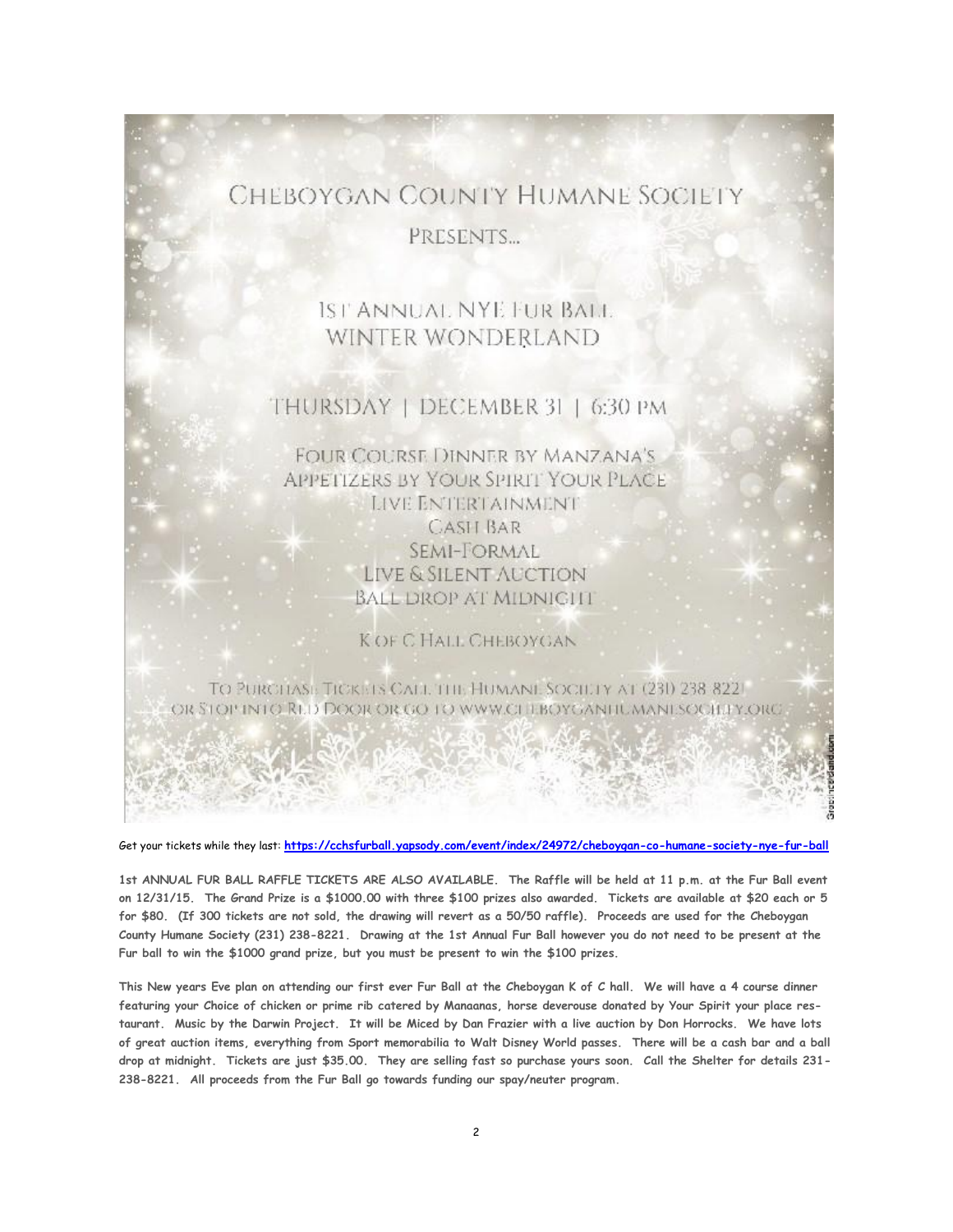平平 不太不不 下<br>平 下<br>平 ,<br>平 一<br>平 ,<br>平 ,<br>平 ,<br>平 ネネネネイ 「<br>平 下<br>平 ,<br>平 Ϋ́  $\psi$ ,<br>平 Ϋ́ ψ Ϋ́ Ϋ́ Ϋ́ Ϋ́ ψ Υķ ΥĶ γý Ϋ́ γý ,<br>平

下<br>平

下<br>平

下<br>平

下<br>平

ネネネネホ

Ϋ́

## In Loving Memory

#### **CHEBOYGAN COUNTY HUMANE SOCIETY**

**Board of Directors** Samantha Peariso, President Cynthia Baker, Vice President Vicki Hand, Treasurer Trisha Dobias, Secretary Trustees Luann Thomas Barbara Gloger, Frank Karash

Dan Martin, Legal Advisor

 $\mathscr D$  The Cheboygan County Humane Society is a non-profit, 501(c)(3) organization that relies on fundraising, donations and community support for operation.

All donations are tax-deductible.

1536 Hackleburg Road

Cheboygan, MI 49721

Phone: 231-238-8221

Fax: 231-238-0432

**Visit our on-line pet** 

**adoption site at:**

Facebook Cheboygan County Humane Society (official fb page)

or

cheboyganhumanesociety.org

## People David Ayotte

المخطوطة المحاطر المحاطر المحاطر المحاطر المحاطر المحاطر المحاطر المحاطر المحاطر المحاطر المحاطر المحاطر المحاطر

Francis Barber Susan Bonnett Fred Carpenter Dee & Clint Chimner Elaine Dechmann Ward "Bud" Dexel Sandy Eberspacher George Friday Sally Gordon Robert Grooters Charlie Hagstrom Mary Ann Helzerman Rhoda Moran Ippolito Judith Jewell Bud LaHaie Fred Maxwell Duke McFall Ginnie McPike Hal McPike Shirley Morgan Jack Perry David Rettell Gail Stormzand Betty Stonehouse Betty Theuer Zachary Trost Robert Van Hoorne George Wallace Suzy West

## Pets

∻ے\_∻

小

小 木 本 木

木 木

木 木

赤 木

赤 木

赤 木

小  $\frac{1}{\sqrt{2}}$ 

本 )<br>小

木 )<br>小 春 .<br>Т 木 木

赤 木

赤 木

木

Harley & Heidi

Charlie Bugzie, Grekas, Muddy and Griffin Thunder & Friends Autumn Emma Sammie Alex Toby Pixie Holly Likkos Dina Baxter August & Honey Belle Ruby Richerson In Honor Of Pets Angel

## In Honor Of People

Beth Doyle





Betsy Woodworth

3

CCHS is a full access shelter, no animal is turned away, from Cheboygan or Presque Isle Counties. There is no charge to surrender an animal. We accept animals

Monday-Thursday 9-3:30

9a.m. to 3:30 p.m.